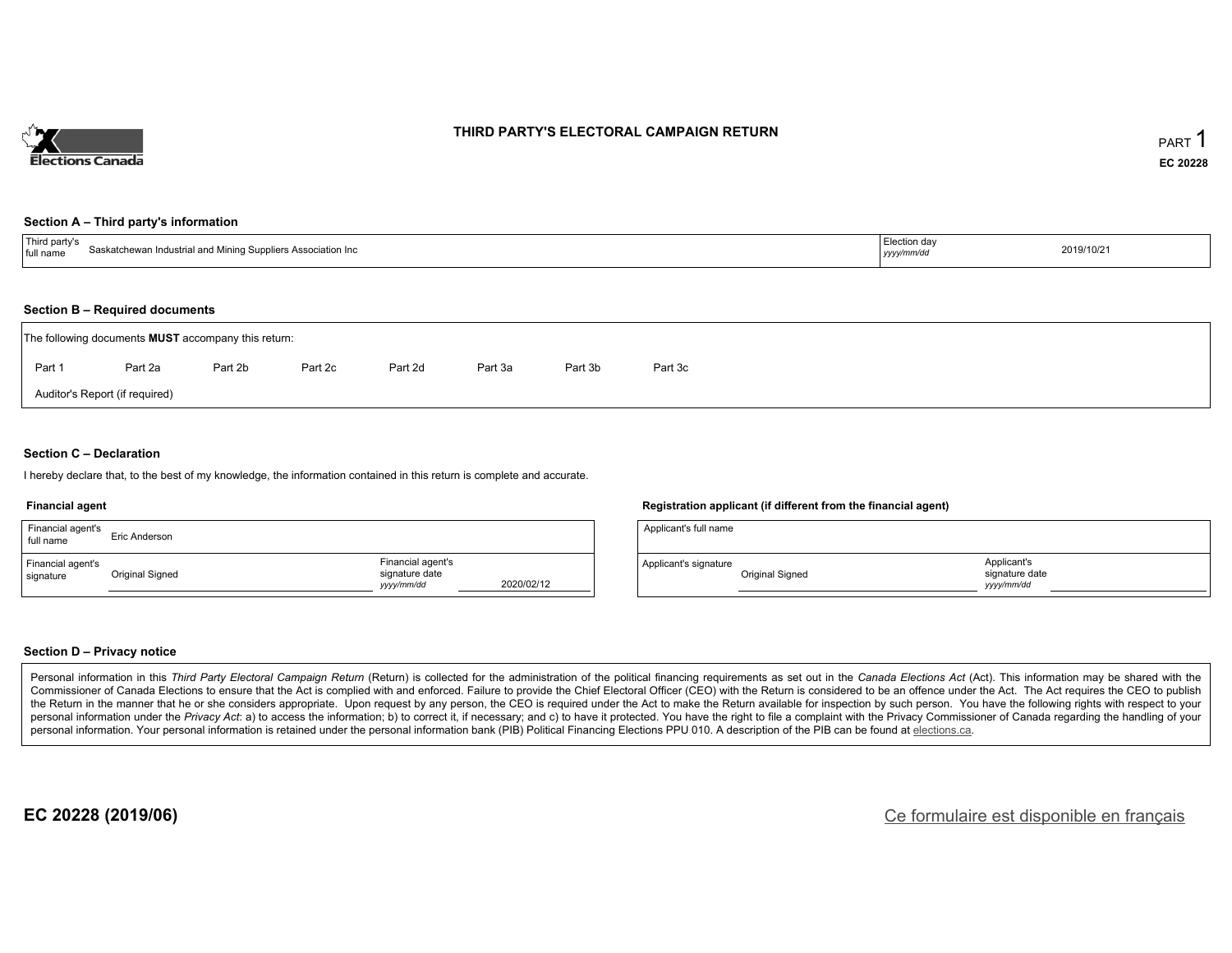

## **THIRD PARTY'S ELECTORAL CAMPAIGN RETURN HIRD PARTY'S ELECTORAL CAMPAIGN RETURN<br>Statement of monetary contributions received PART 2a PART 2a**

**EC 20228**

| No. | Full name | <b>Street</b><br>no. | <b>Street</b> | Apt. | City | Prov./<br>Terr. | Postal<br>code | Date<br>received                                                                    | Individual | <b>Business /</b><br>Commercial<br>organization | Government | Trade union | Corporation<br>without share<br>capital | Unincorporated<br>organization or<br>association |
|-----|-----------|----------------------|---------------|------|------|-----------------|----------------|-------------------------------------------------------------------------------------|------------|-------------------------------------------------|------------|-------------|-----------------------------------------|--------------------------------------------------|
|     |           |                      |               |      |      |                 |                | yyyy/mm/dd                                                                          | \$         | \$                                              | \$         | \$          | \$                                      | \$                                               |
|     |           |                      |               |      |      |                 |                |                                                                                     |            |                                                 |            |             |                                         |                                                  |
|     |           |                      |               |      |      |                 |                |                                                                                     |            |                                                 |            |             |                                         |                                                  |
|     |           |                      |               |      |      |                 |                |                                                                                     |            |                                                 |            |             |                                         |                                                  |
|     |           |                      |               |      |      |                 |                |                                                                                     |            |                                                 |            |             |                                         |                                                  |
|     |           |                      |               |      |      |                 |                |                                                                                     |            |                                                 |            |             |                                         |                                                  |
|     |           |                      |               |      |      |                 |                |                                                                                     |            |                                                 |            |             |                                         |                                                  |
|     |           |                      |               |      |      |                 |                |                                                                                     |            |                                                 |            |             |                                         |                                                  |
|     |           |                      |               |      |      |                 |                |                                                                                     |            |                                                 |            |             |                                         |                                                  |
|     |           |                      |               |      |      |                 |                |                                                                                     |            |                                                 |            |             |                                         |                                                  |
|     |           |                      |               |      |      |                 |                |                                                                                     |            |                                                 |            |             |                                         |                                                  |
|     |           |                      |               |      |      |                 |                |                                                                                     |            |                                                 |            |             |                                         |                                                  |
|     |           |                      |               |      |      |                 |                |                                                                                     |            |                                                 |            |             |                                         |                                                  |
|     |           |                      |               |      |      |                 |                |                                                                                     |            |                                                 |            |             |                                         |                                                  |
|     |           |                      |               |      |      |                 |                |                                                                                     |            |                                                 |            |             |                                         |                                                  |
|     |           |                      |               |      |      |                 |                | Totals carried forward from previous page \$                                        |            |                                                 |            |             |                                         |                                                  |
|     |           |                      |               |      |      |                 |                | Total amount of monetary contributions by contributors who gave over \$200 (A)      |            |                                                 |            |             |                                         |                                                  |
|     |           |                      |               |      |      |                 |                | Number of contributors who gave over \$200                                          |            |                                                 |            |             |                                         |                                                  |
|     |           |                      |               |      |      |                 |                | Total amount of monetary contributions by contributors who gave \$200 or less $(B)$ |            |                                                 |            |             |                                         |                                                  |
|     |           |                      |               |      |      |                 |                | Number of contributors who gave \$200 or less                                       |            |                                                 |            |             |                                         |                                                  |
|     |           |                      |               |      |      |                 |                | Total amount of all monetary contributions (A+B)                                    |            |                                                 |            |             |                                         |                                                  |
|     |           |                      |               |      |      |                 |                | Number of contributors who gave monetary contributions                              |            |                                                 |            |             |                                         |                                                  |

| ' Thira<br>.<br>ation Inc<br>a Associo"<br><b>IVIINING</b><br>part<br>−we | 2019/10/2<br>. <del>. .</del><br>,,,,, | Page | ັບເ |
|---------------------------------------------------------------------------|----------------------------------------|------|-----|
|---------------------------------------------------------------------------|----------------------------------------|------|-----|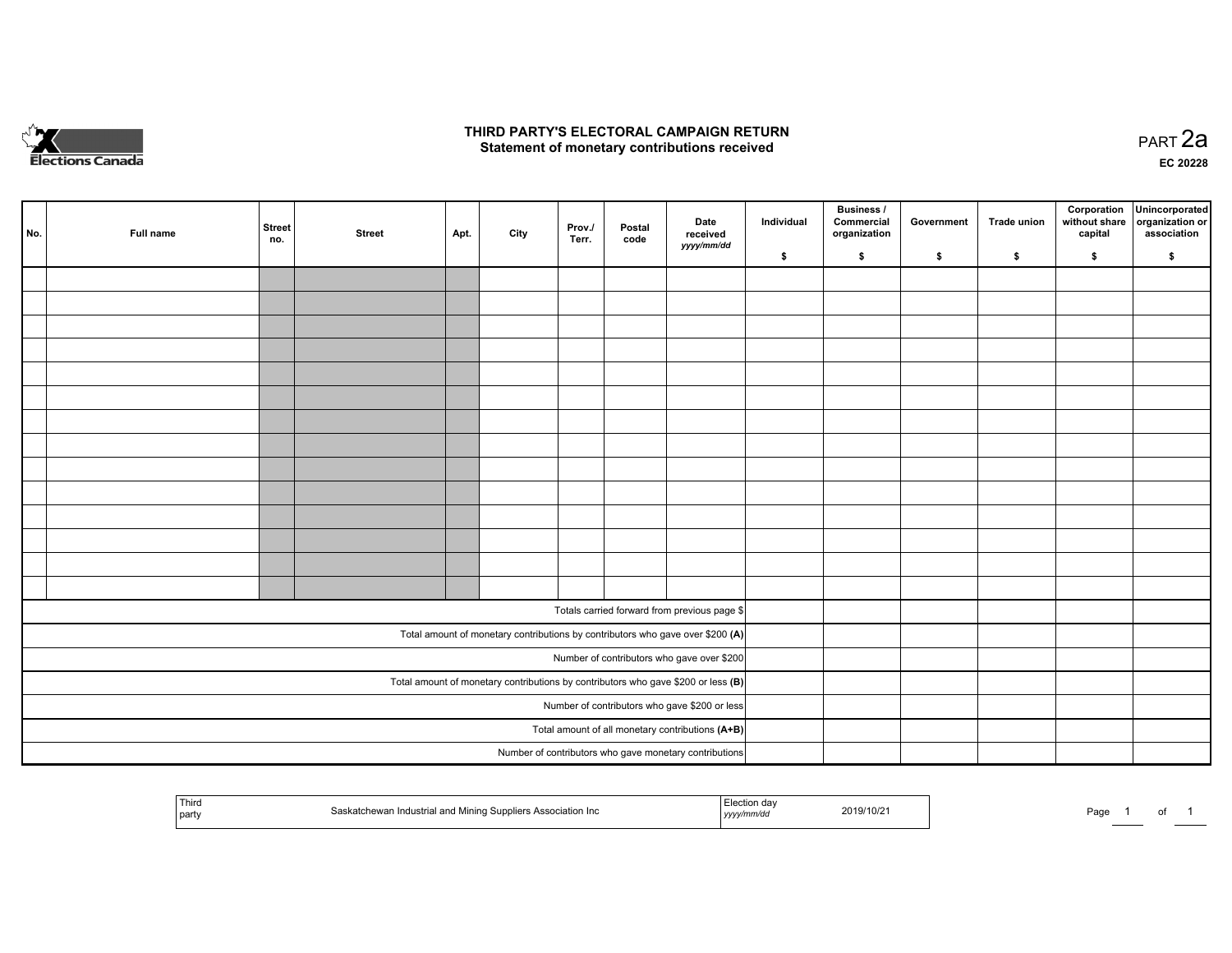

# **THIRD PARTY'S ELECTORAL CAMPAIGN RETURN**  THIRD PARTY'S ELECTORAL CAMPAIGN RETURN<br>Statement of non-monetary contributions received

| No. | Full name | Street<br>no. | <b>Street</b> | Apt. | City | Prov./<br>Terr. | Postal<br>code | Date<br>received<br>yyyy/mm/dd                                                          | Individual | <b>Business /</b><br>Commercial<br>organization | Government | Trade union | Corporation<br>without share<br>capital | Unincorporated<br>organization or<br>association |
|-----|-----------|---------------|---------------|------|------|-----------------|----------------|-----------------------------------------------------------------------------------------|------------|-------------------------------------------------|------------|-------------|-----------------------------------------|--------------------------------------------------|
|     |           |               |               |      |      |                 |                |                                                                                         | \$         | \$                                              | \$         | \$          | \$                                      | \$                                               |
|     |           |               |               |      |      |                 |                |                                                                                         |            |                                                 |            |             |                                         |                                                  |
|     |           |               |               |      |      |                 |                |                                                                                         |            |                                                 |            |             |                                         |                                                  |
|     |           |               |               |      |      |                 |                |                                                                                         |            |                                                 |            |             |                                         |                                                  |
|     |           |               |               |      |      |                 |                |                                                                                         |            |                                                 |            |             |                                         |                                                  |
|     |           |               |               |      |      |                 |                |                                                                                         |            |                                                 |            |             |                                         |                                                  |
|     |           |               |               |      |      |                 |                |                                                                                         |            |                                                 |            |             |                                         |                                                  |
|     |           |               |               |      |      |                 |                |                                                                                         |            |                                                 |            |             |                                         |                                                  |
|     |           |               |               |      |      |                 |                |                                                                                         |            |                                                 |            |             |                                         |                                                  |
|     |           |               |               |      |      |                 |                |                                                                                         |            |                                                 |            |             |                                         |                                                  |
|     |           |               |               |      |      |                 |                |                                                                                         |            |                                                 |            |             |                                         |                                                  |
|     |           |               |               |      |      |                 |                |                                                                                         |            |                                                 |            |             |                                         |                                                  |
|     |           |               |               |      |      |                 |                |                                                                                         |            |                                                 |            |             |                                         |                                                  |
|     |           |               |               |      |      |                 |                |                                                                                         |            |                                                 |            |             |                                         |                                                  |
|     |           |               |               |      |      |                 |                |                                                                                         |            |                                                 |            |             |                                         |                                                  |
|     |           |               |               |      |      |                 |                |                                                                                         |            |                                                 |            |             |                                         |                                                  |
|     |           |               |               |      |      |                 |                | Totals carried forward from previous page \$                                            |            |                                                 |            |             |                                         |                                                  |
|     |           |               |               |      |      |                 |                | Total amount of non-monetary contributions by contributors who gave over \$200 (A)      |            |                                                 |            |             |                                         |                                                  |
|     |           |               |               |      |      |                 |                | Number of contributors who gave over \$200                                              |            |                                                 |            |             |                                         |                                                  |
|     |           |               |               |      |      |                 |                | Total amount of non-monetary contributions by contributors who gave \$200 or less $(B)$ |            |                                                 |            |             |                                         |                                                  |
|     |           |               |               |      |      |                 |                | Number of contributors who gave \$200 or less                                           |            |                                                 |            |             |                                         |                                                  |
|     |           |               |               |      |      |                 |                | Total amount of all non-monetary contributions (A+B)                                    |            |                                                 |            |             |                                         |                                                  |
|     |           |               |               |      |      |                 |                | Number of contributors who gave non-monetary contributions                              |            |                                                 |            |             |                                         |                                                  |

| <sup>l</sup> Third<br>Inc.<br>'strial<br>mining<br>ASSOCIATION<br><sub>i</sub> part | 2019/10/2<br>,,,, | Page<br> |
|-------------------------------------------------------------------------------------|-------------------|----------|
|-------------------------------------------------------------------------------------|-------------------|----------|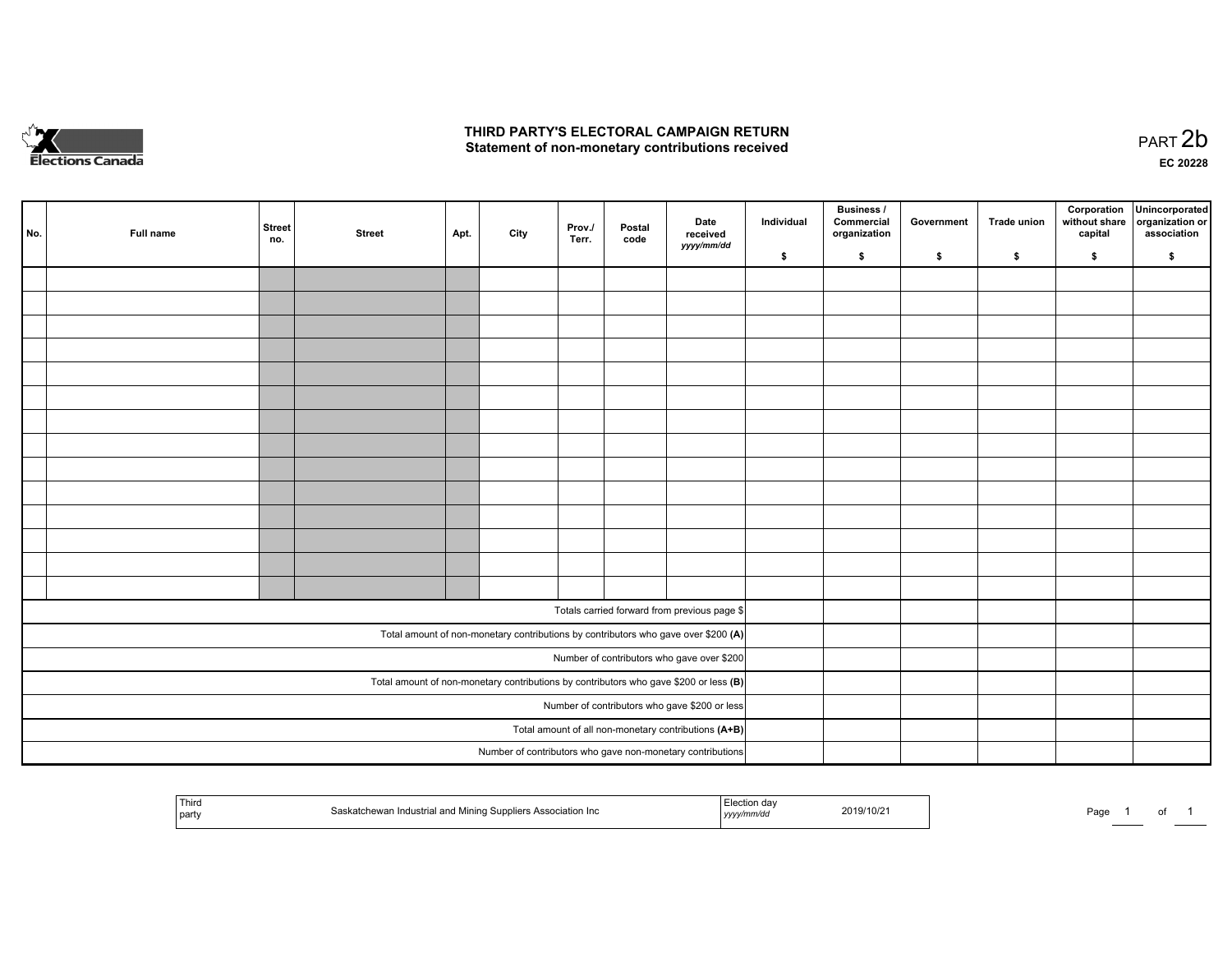

## **THIRD PARTY'S ELECTORAL CAMPAIGN RETURN STATE:** PRACT OF OPPRESS TO PART 2C STATE STATE STATE STATE STATE STATE STATE STATE STATE STATE STATE STATE STA<br>PART 2C Statement of operating loans received

**EC 20228**

| No. | Full name | <b>Street</b><br>no. | <b>Street</b> | Apt. | City | Prov./<br>Terr. | Postal<br>code | Date<br>received<br>yyyy/mm/dd                                  | Individual | Business /<br>Commercial<br>organization | Government | Trade union | capital | Corporation Unincorporated<br>without share organization or<br>association |
|-----|-----------|----------------------|---------------|------|------|-----------------|----------------|-----------------------------------------------------------------|------------|------------------------------------------|------------|-------------|---------|----------------------------------------------------------------------------|
|     |           |                      |               |      |      |                 |                |                                                                 | \$         | \$                                       | \$         | \$          | \$      | \$                                                                         |
|     |           |                      |               |      |      |                 |                |                                                                 |            |                                          |            |             |         |                                                                            |
|     |           |                      |               |      |      |                 |                |                                                                 |            |                                          |            |             |         |                                                                            |
|     |           |                      |               |      |      |                 |                |                                                                 |            |                                          |            |             |         |                                                                            |
|     |           |                      |               |      |      |                 |                |                                                                 |            |                                          |            |             |         |                                                                            |
|     |           |                      |               |      |      |                 |                |                                                                 |            |                                          |            |             |         |                                                                            |
|     |           |                      |               |      |      |                 |                |                                                                 |            |                                          |            |             |         |                                                                            |
|     |           |                      |               |      |      |                 |                |                                                                 |            |                                          |            |             |         |                                                                            |
|     |           |                      |               |      |      |                 |                |                                                                 |            |                                          |            |             |         |                                                                            |
|     |           |                      |               |      |      |                 |                |                                                                 |            |                                          |            |             |         |                                                                            |
|     |           |                      |               |      |      |                 |                |                                                                 |            |                                          |            |             |         |                                                                            |
|     |           |                      |               |      |      |                 |                |                                                                 |            |                                          |            |             |         |                                                                            |
|     |           |                      |               |      |      |                 |                |                                                                 |            |                                          |            |             |         |                                                                            |
|     |           |                      |               |      |      |                 |                |                                                                 |            |                                          |            |             |         |                                                                            |
|     |           |                      |               |      |      |                 |                |                                                                 |            |                                          |            |             |         |                                                                            |
|     |           |                      |               |      |      |                 |                | Totals carried forward from previous page \$                    |            |                                          |            |             |         |                                                                            |
|     |           |                      |               |      |      |                 |                | Total amount of loans by lenders who provided over \$200 (A)    |            |                                          |            |             |         |                                                                            |
|     |           |                      |               |      |      |                 |                | Number of lenders who provided over \$200                       |            |                                          |            |             |         |                                                                            |
|     |           |                      |               |      |      |                 |                | Total amount of loans by lenders who provided \$200 or less (B) |            |                                          |            |             |         |                                                                            |
|     |           |                      |               |      |      |                 |                | Number of lenders who provided \$200 or less                    |            |                                          |            |             |         |                                                                            |
|     |           |                      |               |      |      |                 |                | Total amount of all loans (A+B)                                 |            |                                          |            |             |         |                                                                            |
|     |           |                      |               |      |      |                 |                | Number of all lenders who provided loans                        |            |                                          |            |             |         |                                                                            |

|  | Third<br>d Mining Suppliers Association Inc.<br>Saskatchewan Industrial and<br>  party | ı da'<br>2019/10/2<br>, уууулт | Page<br> |
|--|----------------------------------------------------------------------------------------|--------------------------------|----------|
|--|----------------------------------------------------------------------------------------|--------------------------------|----------|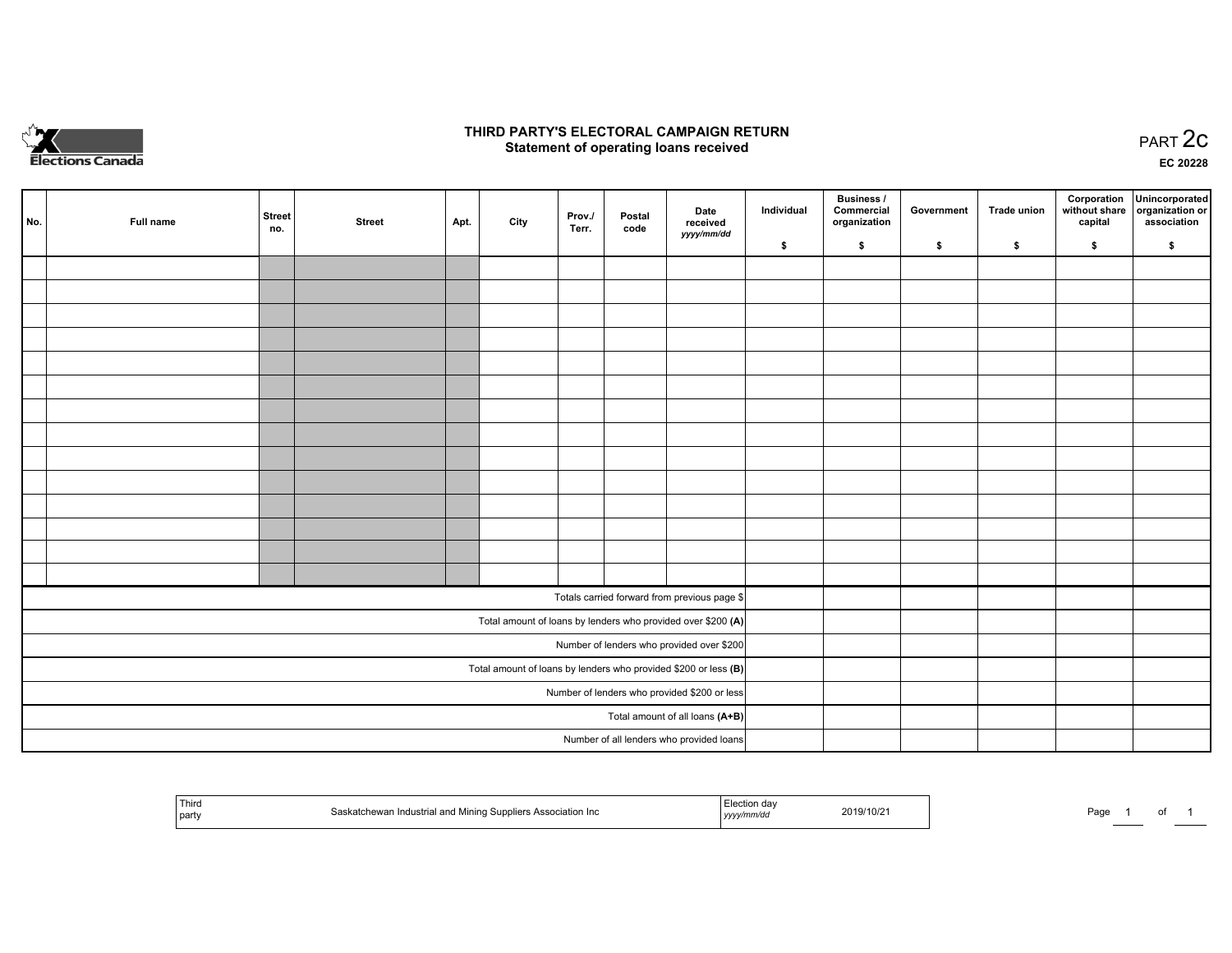

# **THIRD PARTY'S ELECTORAL CAMPAIGN RETURN S** ELECTORAL CAMPAIGN RETURN<br>Summary of inflows PART 2d

| No.   | Type of contributor / lender                    | <b>Monetary</b><br>contributions<br>(Part 2a) | Non-monetary<br>contributions<br>(Part 2b) | Loans<br>(Part 2c) | <b>Total</b> | Number of<br>contributors and<br>lenders |
|-------|-------------------------------------------------|-----------------------------------------------|--------------------------------------------|--------------------|--------------|------------------------------------------|
|       |                                                 | \$                                            | \$                                         | \$                 | \$           |                                          |
| 1.    | Individuals                                     |                                               |                                            |                    |              |                                          |
|       | 2. Businesses / Commercial organizations        |                                               |                                            |                    |              |                                          |
| 3.    | Governments                                     |                                               |                                            |                    |              |                                          |
| 4.    | Trade unions                                    |                                               |                                            |                    |              |                                          |
|       | 5. Corporations without share capital           |                                               |                                            |                    |              |                                          |
|       | 6. Unincorporated organizations or associations |                                               |                                            |                    |              |                                          |
|       | 7.   Total (items 1 to 6)                       |                                               |                                            |                    |              |                                          |
| Total |                                                 |                                               |                                            |                    |              |                                          |
|       | 8. Amount of third party's resources used       |                                               |                                            |                    |              |                                          |
| 9.    | Grand total (items 7 and 8)                     |                                               |                                            |                    |              |                                          |

| Third<br>party | 1 Industrial and Mining Suppliers Association Inc<br>'substack<br>saskatchewan | ∹lection dav<br>vv/mm/dd<br>100 | 19/10/2 |
|----------------|--------------------------------------------------------------------------------|---------------------------------|---------|
|----------------|--------------------------------------------------------------------------------|---------------------------------|---------|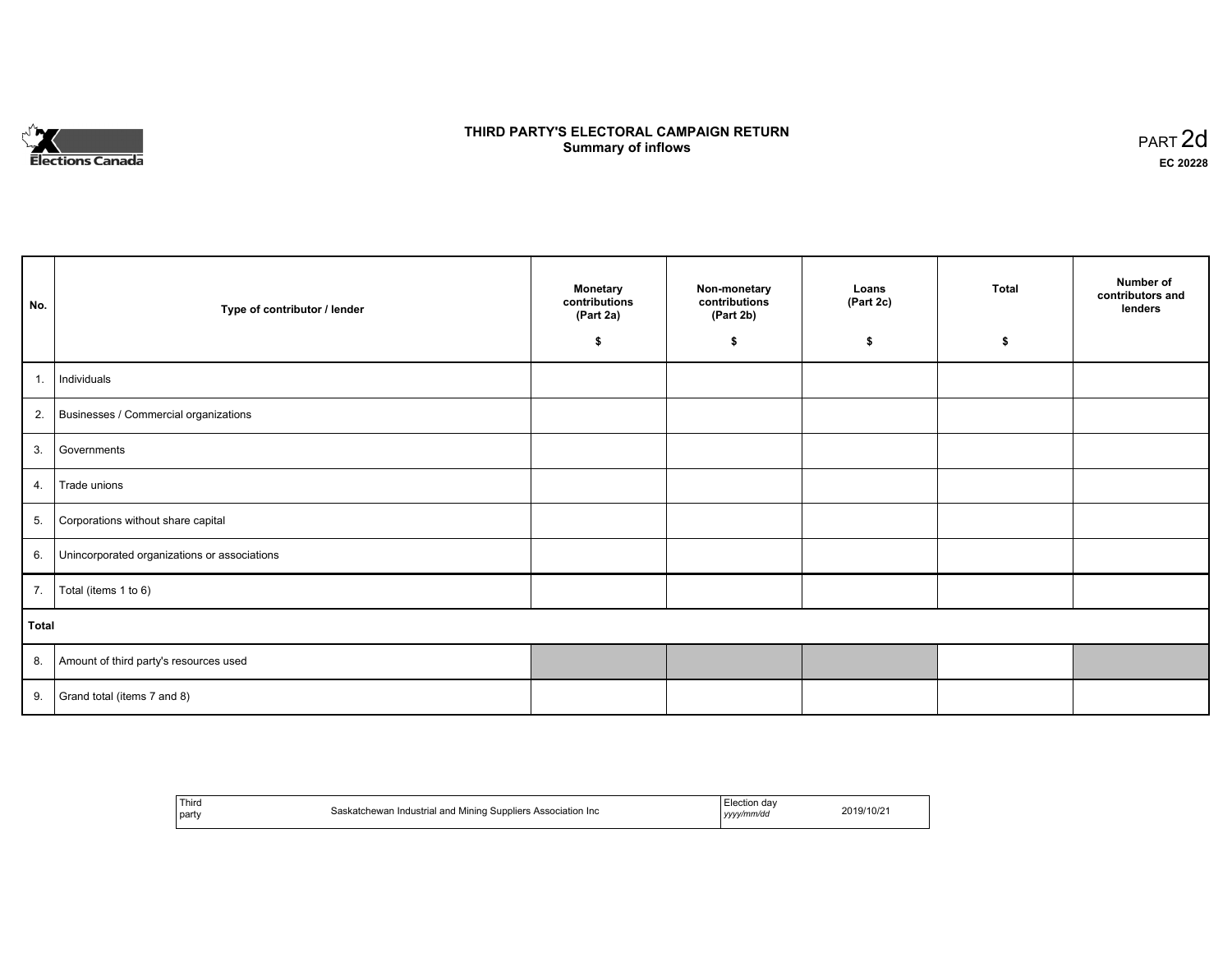

## **THIRD PARTY'S ELECTORAL CAMPAIGN RETURN Statement of expenses incurred for regulated activities that take place during the pre-election period**  *(Only applicable to a fixed-date general election)*

For a list of expense types, expense categories and expense subcategories, refer to Annex II in the Instructions.

| No. | Date<br>incurred<br>yyyy/mm/dd | <b>ED Code</b><br>(if applicable) | Supplier | <b>Expense type</b> | Expense<br>category | Expense<br>subcategory | <b>Starting date</b><br>of activity,<br>advertisement<br>or survey<br>yyyy/mm/dd | Ending date<br>of activity,<br>advertisement<br>or survey<br>yyyy/mm/dd | Place of activity or<br>advertisement        | <b>Expense amount</b><br>\$ |
|-----|--------------------------------|-----------------------------------|----------|---------------------|---------------------|------------------------|----------------------------------------------------------------------------------|-------------------------------------------------------------------------|----------------------------------------------|-----------------------------|
|     |                                |                                   |          |                     |                     |                        |                                                                                  |                                                                         |                                              |                             |
|     |                                |                                   |          |                     |                     |                        |                                                                                  |                                                                         |                                              |                             |
|     |                                |                                   |          |                     |                     |                        |                                                                                  |                                                                         |                                              |                             |
|     |                                |                                   |          |                     |                     |                        |                                                                                  |                                                                         |                                              |                             |
|     |                                |                                   |          |                     |                     |                        |                                                                                  |                                                                         |                                              |                             |
|     |                                |                                   |          |                     |                     |                        |                                                                                  |                                                                         |                                              |                             |
|     |                                |                                   |          |                     |                     |                        |                                                                                  |                                                                         |                                              |                             |
|     |                                |                                   |          |                     |                     |                        |                                                                                  |                                                                         |                                              |                             |
|     |                                |                                   |          |                     |                     |                        |                                                                                  |                                                                         |                                              |                             |
|     |                                |                                   |          |                     |                     |                        |                                                                                  |                                                                         |                                              |                             |
|     |                                |                                   |          |                     |                     |                        |                                                                                  |                                                                         |                                              |                             |
|     |                                |                                   |          |                     |                     |                        |                                                                                  |                                                                         |                                              |                             |
|     |                                |                                   |          |                     |                     |                        |                                                                                  |                                                                         |                                              |                             |
|     |                                |                                   |          |                     |                     |                        |                                                                                  |                                                                         |                                              |                             |
|     |                                |                                   |          |                     |                     |                        |                                                                                  |                                                                         |                                              |                             |
|     |                                |                                   |          |                     |                     |                        |                                                                                  |                                                                         |                                              |                             |
|     |                                |                                   |          |                     |                     |                        |                                                                                  |                                                                         |                                              |                             |
|     |                                |                                   |          |                     |                     |                        |                                                                                  |                                                                         | Totals carried forward from previous page \$ |                             |
|     |                                |                                   |          |                     |                     |                        |                                                                                  |                                                                         | Total \$                                     |                             |

| Third<br>  part | d Mining Suppliers Association Inc.<br>Industrial and<br>hewai | 019/10/21<br>20 I.Y<br>.<br>, уууулт | ⊃ag⊾ |
|-----------------|----------------------------------------------------------------|--------------------------------------|------|
|-----------------|----------------------------------------------------------------|--------------------------------------|------|

PART 3a **EC 20228**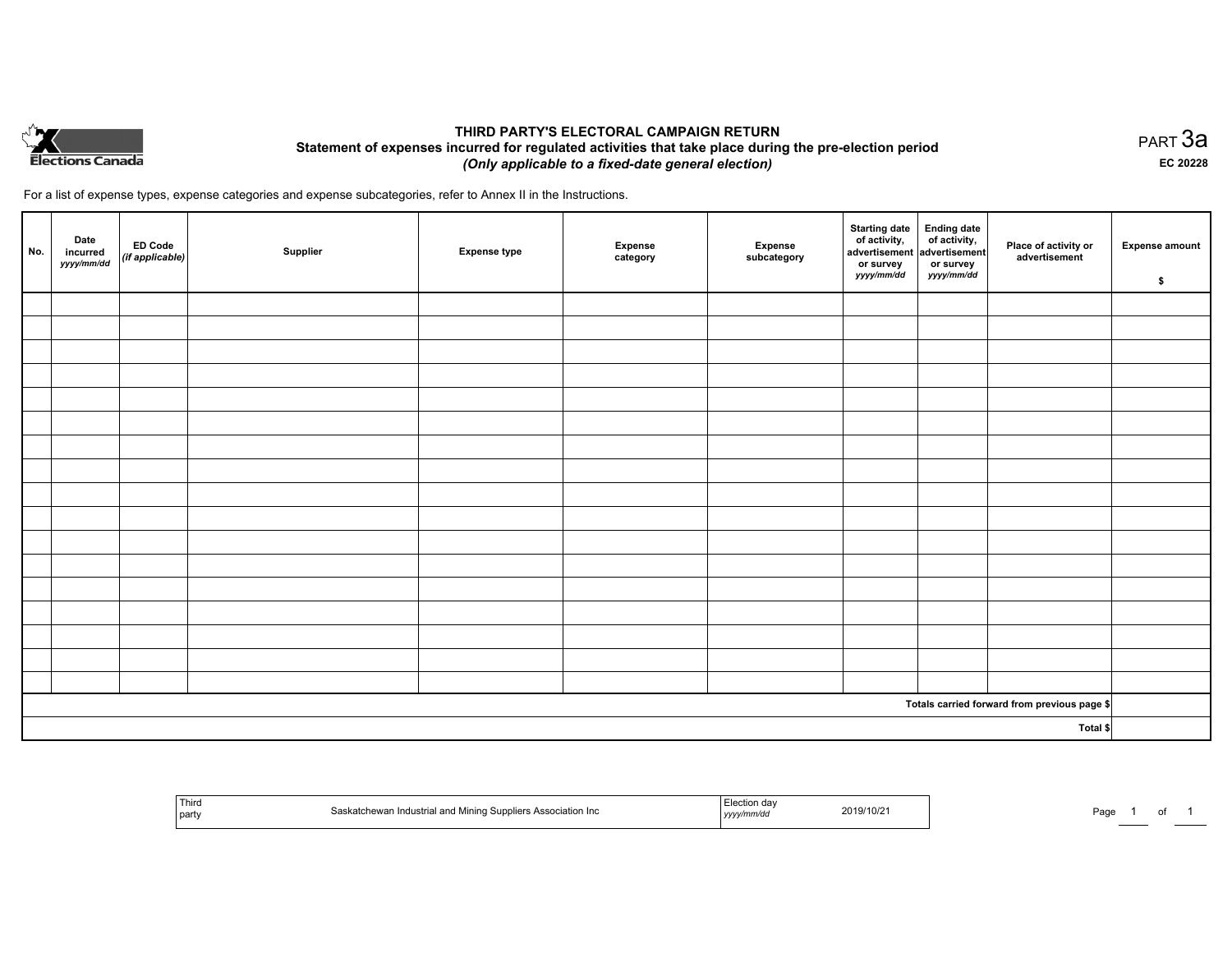

# **THIRD PARTY'S ELECTORAL CAMPAIGN RETURN Statement of expenses incurred for regulated activities that take place during the election period**<br>PART  $3b$

**EC 20228**

For a list of expense types, expense categories and expense subcategories, refer to Annex II in the Instructions.

| No.            | Date<br>incurred<br>yyyy/mm/dd | <b>ED Code</b><br>(if applicable) | Supplier                 | <b>Expense type</b>         | <b>Expense</b><br>category | Expense<br>subcategory | <b>Starting date</b><br>of activity,<br>advertisement<br>or survey | <b>Ending date</b><br>of activity,<br>advertisement<br>or survey | Place of activity or<br>advertisement        | <b>Expense amount</b> |
|----------------|--------------------------------|-----------------------------------|--------------------------|-----------------------------|----------------------------|------------------------|--------------------------------------------------------------------|------------------------------------------------------------------|----------------------------------------------|-----------------------|
|                |                                |                                   |                          |                             |                            |                        | yyyy/mm/dd                                                         | yyyy/mm/dd                                                       |                                              | \$                    |
|                | 2019/10/20                     |                                   | <b>Creative Fire</b>     | Election Advertising        | Design and Development     |                        | 2019/09/24                                                         | 2019/10/20                                                       |                                              | 22,804.50             |
| $\overline{2}$ | 2019/10/20                     |                                   | Stack Adapt/Programmatic | <b>Election Advertising</b> | Placement Costs            |                        | 2019/09/24                                                         | 2019/10/20                                                       |                                              | 15,600.09             |
| $\mathbf{3}$   | 2019/10/20                     |                                   | Facebook                 | Election Advertising        | Placement Costs            |                        | 2019/09/24                                                         | 2019/10/20                                                       |                                              | 8,698.25              |
|                |                                |                                   |                          |                             |                            |                        |                                                                    |                                                                  |                                              |                       |
|                |                                |                                   |                          |                             |                            |                        |                                                                    |                                                                  |                                              |                       |
|                |                                |                                   |                          |                             |                            |                        |                                                                    |                                                                  |                                              |                       |
|                |                                |                                   |                          |                             |                            |                        |                                                                    |                                                                  |                                              |                       |
|                |                                |                                   |                          |                             |                            |                        |                                                                    |                                                                  |                                              |                       |
|                |                                |                                   |                          |                             |                            |                        |                                                                    |                                                                  |                                              |                       |
|                |                                |                                   |                          |                             |                            |                        |                                                                    |                                                                  |                                              |                       |
|                |                                |                                   |                          |                             |                            |                        |                                                                    |                                                                  |                                              |                       |
|                |                                |                                   |                          |                             |                            |                        |                                                                    |                                                                  |                                              |                       |
|                |                                |                                   |                          |                             |                            |                        |                                                                    |                                                                  |                                              |                       |
|                |                                |                                   |                          |                             |                            |                        |                                                                    |                                                                  |                                              |                       |
|                |                                |                                   |                          |                             |                            |                        |                                                                    |                                                                  |                                              |                       |
|                |                                |                                   |                          |                             |                            |                        |                                                                    |                                                                  |                                              |                       |
|                |                                |                                   |                          |                             |                            |                        |                                                                    |                                                                  |                                              |                       |
|                |                                |                                   |                          |                             |                            |                        |                                                                    |                                                                  | Totals carried forward from previous page \$ |                       |
| Total \$       |                                |                                   |                          |                             |                            |                        | 47,100.84                                                          |                                                                  |                                              |                       |

| Third<br>ssociation Inc.<br>10.5332<br>. DAMO.<br>μαι ι | 2019/10/2<br>, <i>yyyyr</i> | ⊶⊏<br>'au<br>- - |
|---------------------------------------------------------|-----------------------------|------------------|
|---------------------------------------------------------|-----------------------------|------------------|